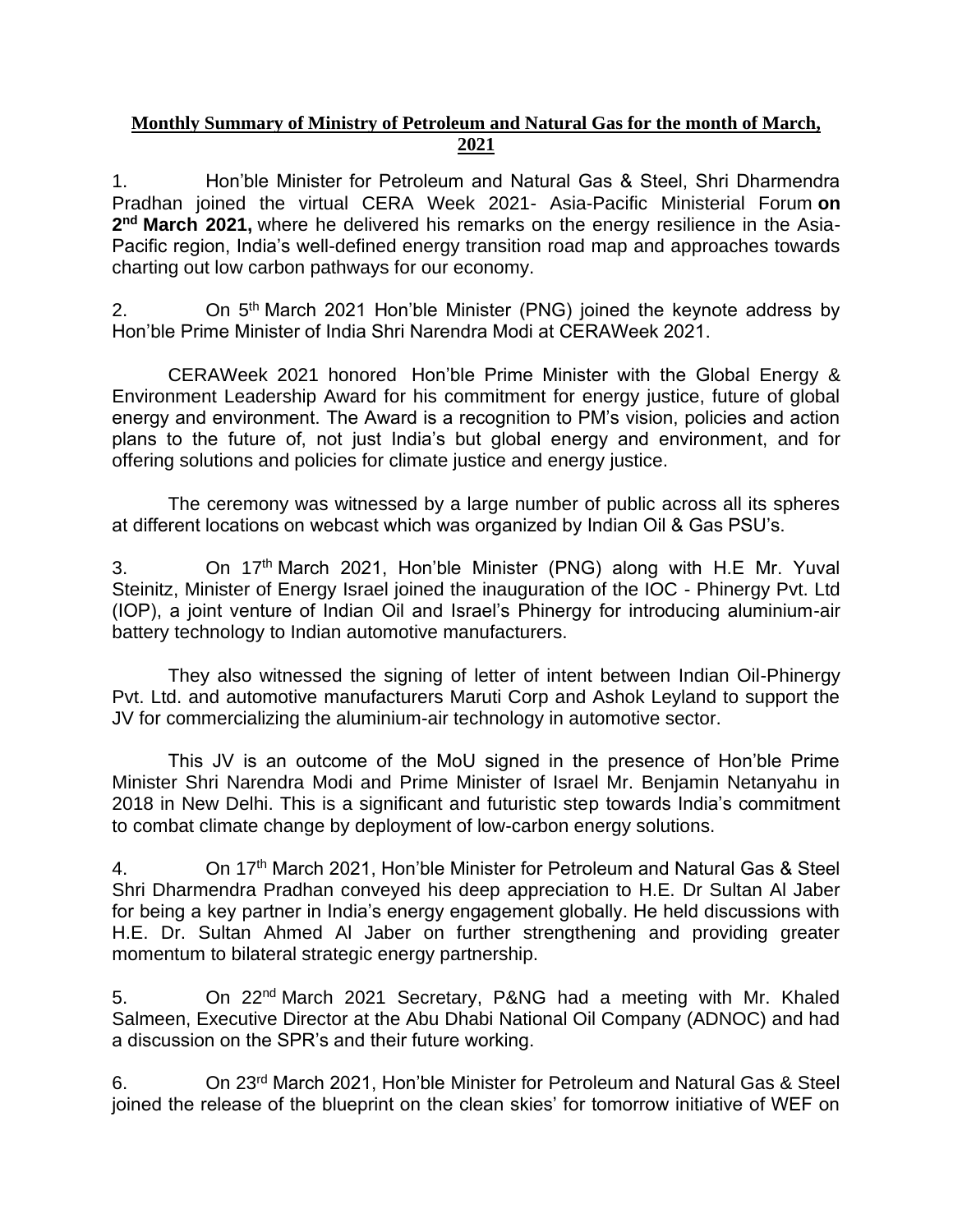scaling up sustainable aviation fuel in India, with Dr. Christoph Wolff, Global Head of Mobility, WEF and Ajay Singh, CMD Fly spicejet.

Hon'ble Minister Spoke about India's multifold approach to energy transition, policy initiatives for ensuring energy justice while driving sustainability, achieving COP21 targets, driving biofuels and other domestic sources for achieving low-carbon pathways among others.

7. On 25<sup>th</sup> March 2021, Hon'ble Minister joined the signing ceremony virtually of a collaborative agreement between Marie Tecnimont of Italy & NIT Karnataka for setting up of a pilot bio-waste recycle plant and promoting research-based collaborations in the field of waste-to-energy at NIT Karnataka. Also mentioned, the initiative by a leading Italian energy company Marie Tecnimont for joining India's drive on waste-to-wealth creation, and also for its plans to join in the field of petrochemicals and Hydrogen sector.

8. On 29<sup>th</sup> March 2021, Hon'ble Minister for Petroleum and Natural Gas & Steel had an excellent introductory meeting virtually with US Secretary of Energy H.E Jennifer Granholm and congratulated her on assuming the high office. During the meeting they reviewed the India-US Strategic Energy Cooperation (SEP) and also agreed to prioritize greater collaboration in cleaner energy sector- biofuels, CCUS, hydrogen production and carbon sequestration through technology exchange, joint R&D through Partnership to Advance Clean Energy Research (PACE-R), among other initiatives.

9. In the Month of March, more than 4.29 lakh new LPG connections were issued and total number of LPG connections released in the FY 2020-21 are nearly 84.15 lakhs till 31<sup>st</sup> March, 2021. As on 22<sup>nd</sup> March, 2021, 27.15 crore LPG consumers are availing subsidy under PAHAL scheme Nearly 2 lakh customers have joined PAHAL scheme in the month of March, 2021. Till date more than 1.08 crore customers have given up their LPG subsidy under 'GiveItUp' campaign.

10. The number of LoIs issued and distributorships commissioned in the month of January, 2021 are 2 and 26, respectively. Total number of LoIs issued and distributorships commissioned from 1<sup>st</sup> April, 2020 to 30<sup>th</sup> March, 2021 are 134 and 424, respectively.

11. Domestic crude oil production for the month of March, 2021 was 2603 TMT as against production target of 2769 TMT, showing an achievement of 94.01%. Natural Gas production for the month of March, 2021 was 2681 MMSCM as against production target of 3162 MMSCM, showing an achievement of 84.79%.

12. During March, 2021, the price of the Indian Basket of Crude oil varied between \$ 61.61 and \$ 68.42 per barrel and the average price was \$ 64.73 per barrel as compared to average price of \$ 61.22 per barrel in February, 2021.

13. As per the Refinery Gate Price (RGP) effective from 1st January, 2021, OMCs are expected to incur under recovery/DBTL Subsidy amounting to NIL and Rs. 59 crore on sale of PDS Kerosene and domestic LPG respectively during the month of March